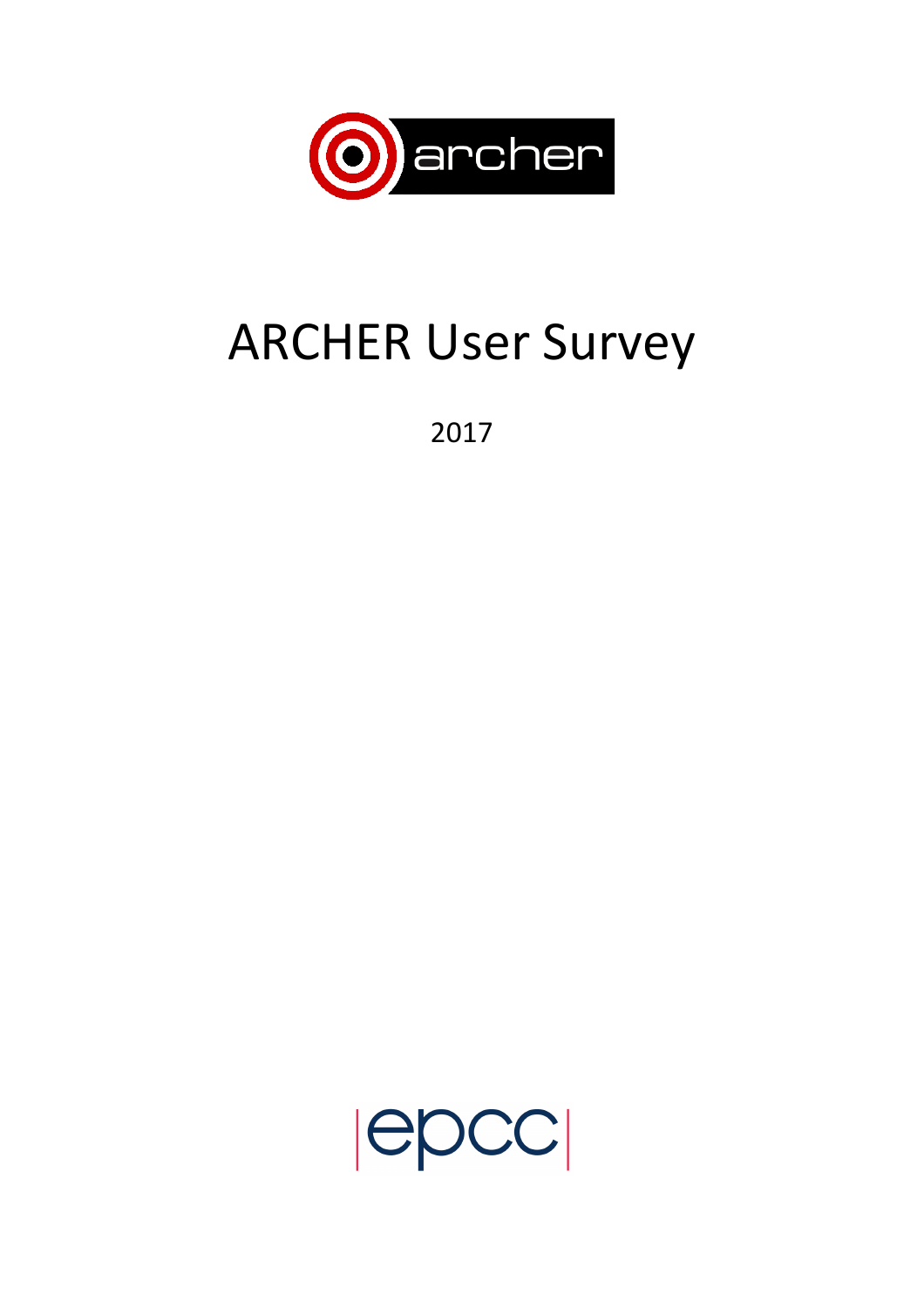# **1. Document Information and Version History**

| Version:      | 1.0                       |
|---------------|---------------------------|
| <b>Status</b> | Release                   |
| Author(s):    | Anne Whiting              |
| Reviewer(s)   | Alan Simpson, Andy Turner |

| <b>Version</b> | Date       | <b>Comments, Changes, Status</b> | Authors, contributors,<br>reviewers |
|----------------|------------|----------------------------------|-------------------------------------|
| 0.1            | 2018-03-08 | Initial draft                    | Anne Whiting                        |
| 0.2            | 2018-04-02 | Reviewed                         | Alan Simpson                        |
| 0.3            | 2018-04/03 | Updated post review              | Anne Whiting                        |
| 0.4            | 2018-04-04 | Reviewed                         | Andy Turner                         |
| 0.5            | 2018-04-04 | Updated post review              | Anne Whiting                        |
| 0.6            | 2018-04-04 | Updated structure description    | Andy Turner                         |
| 1.0            | 2018-04-04 | <b>Version for EPSRC</b>         | Anne Whiting, Alan Simpson          |

### **Structure of this paper**

Section 2 provides a description of the survey, its questions, the scoring and how it was constructed. **Section 3** is an Executive Summary describing the main findings from the survey.

**Section 4** gives some highlights of the comments provided by responders to the survey.

**Section 5** provides an analysis of the responses received, comparisons to previous years and graphical distributions of the scores.

Section 6 lists the comments received in full and unedited form by question together with the ID of the anonymous respondent.



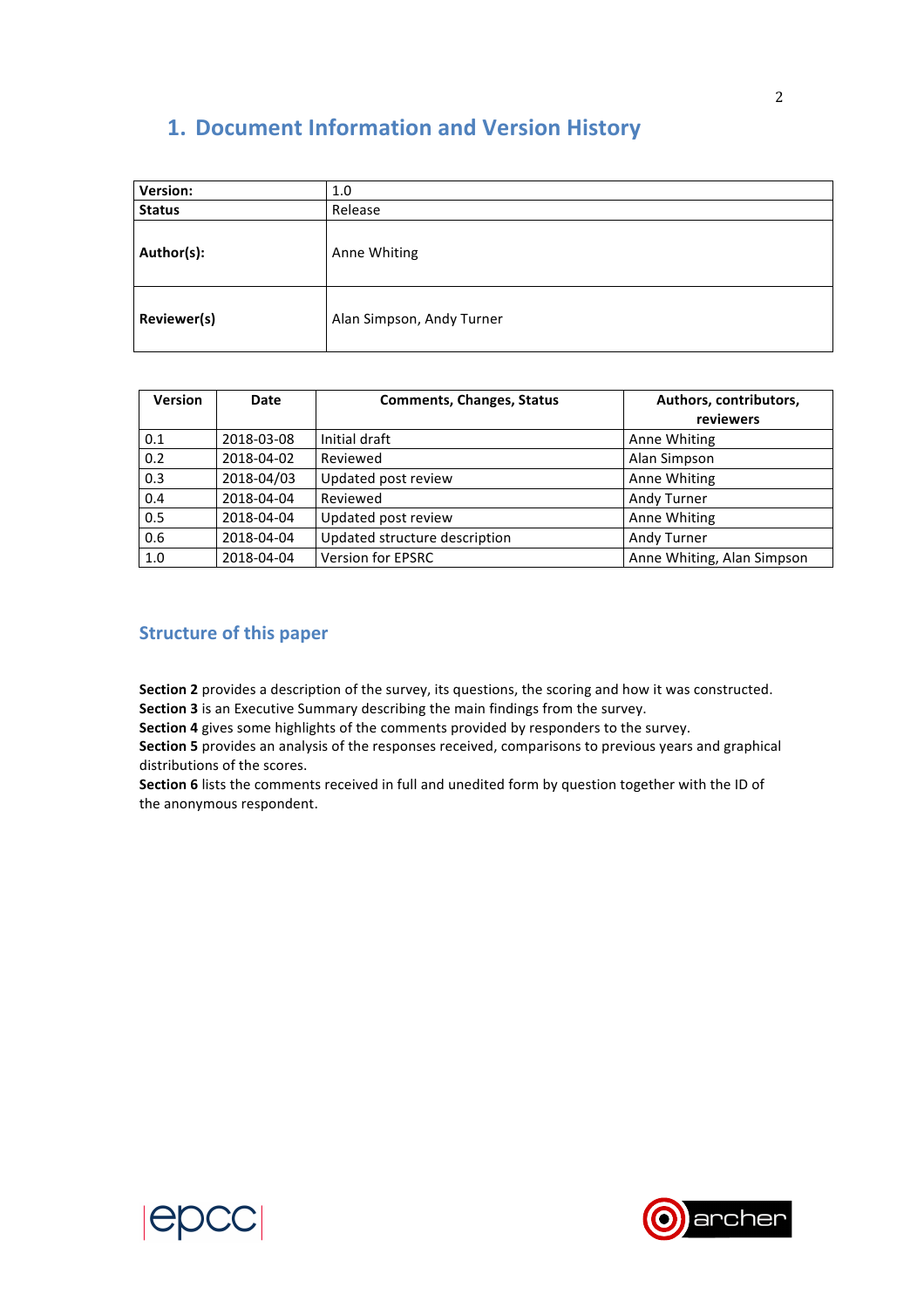## **2. Description of the Survey**

The ARCHER User Survey closed on 21 February 2018. 164 responses were received from ARCHER users. The survey asked for ratings (on a scale of  $1$  to 5) with the following questions:

- 1. Please rate your overall experience of the ARCHER Service (required) [Very Unsatisfied  $(1)$  Very Satisfied (5)]
- 2. Has the ARCHER hardware configuration met the requirements of your research? (required) [Not met any requirements  $(1)$  – Exceeded requirements  $(5)$ ]
- 3. Has the software on ARCHER met the requirements of your research? (required) [Not met any requirements  $(1)$  – Exceeded requirements  $(5)$ ]
- 4. If you have used the ARCHER helpdesk, please rate your experience [Very Unsatisfied  $(1)$  Very Satisfied (5)]
- 5. If you have used the ARCHER documentation, did it provide the information you required? [Did not provide the information I required  $(1)$  – Provided all the information I required and more (5)]
- 6. If you have used the ARCHER website, please rate the quality of the content and ease of navigation [Very poor  $(1)$  – Excellent  $(5)$ ]
- 7. Please rate your experience of any ARCHER Training you have used (either online or face-toface)? [Very Unsatisfied  $(1)$  – Very Satisfied  $(5)$ ]
- 8. If you have attended any ARCHER webinars or virtual tutorials, did you find the session worthwhile? [A complete waste of time  $(1)$  – Extremely interesting and useful (5)]
- 9. If you have attended any ARCHER online training material (e.g. Online Driving Test, screencasts), how useful did you find the material? [Of no use  $(1)$  – Extremely useful (5)]

Only the first three questions were compulsory for all survey respondents, but 98% of respondents also provided feedback to some of the optional questions. Users were also provided with the opportunity to offer comments or suggestions under all of the above headings, and provided with space for any other comments or suggestions at the end of the survey. These questions are the same as those in the Annual Survey in 2016 and 2015 and a superset of those in the Annual Survey in 2014 to allow comparison between different periods. As previously, user feedback received will be reviewed to identify opportunities for improvement.

The survey was constructed using Google Forms and embedded directly into the ARCHER website.



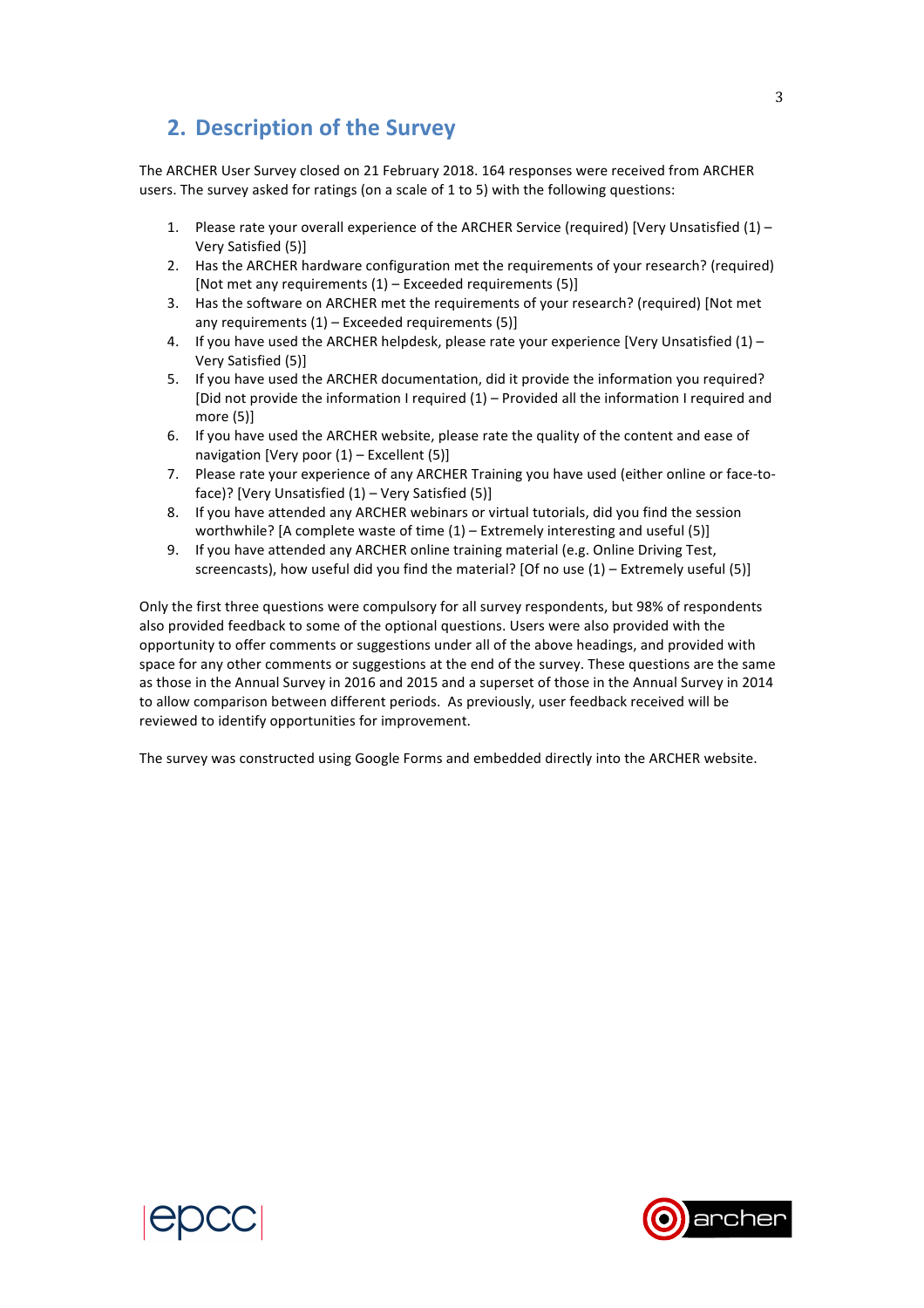## **3. Executive Summary**

The results of the 2017 annual ARCHER User Survey have been analysed. 164 responses were received with the mean results shown below (scores 1 representing "Very Unsatisfied" and 5 representing "Very Satisfied"):

| <b>Service Aspect</b>       | <b>2014 Mean</b> | 2015 Mean Score | <b>2016 Mean</b> | <b>2017 Mean</b> |
|-----------------------------|------------------|-----------------|------------------|------------------|
|                             | Score (out of    | (out of 5)      | <b>Score</b>     | <b>Score</b>     |
|                             | 5)               |                 | (out of 5)       | (out of 5)       |
| <b>Overall Satisfaction</b> | 4.4              | 4.3             | 4.3              | 4.4              |
| <b>Hardware</b>             | 4.1              | 4.1             | 4.2              | 4.3              |
| <b>Software</b>             | 4.0              | 4.0             | 4.2              | 4.1              |
| <b>Helpdesk</b>             | 4.5              | 4.5             | 4.5              | 4.6              |
| <b>Documentation</b>        | 4.1              | 4.1             | 4.2              | 4.2              |
| Website                     | 4.1              | 4.2             | 4.2              | 4.2              |
| <b>Training</b>             | 4.1              | 4.1             | 4.2              | 4.1              |
| <b>Webinars</b>             | 3.6              | 3.9             | 3.9              | 4.2              |
| <b>Online training</b>      |                  | 4.0             | 4.1              | 4.2              |

As can be seen, users have generally provided very positive feedback for the service and the most significant improvement is in the score for webinars. Many users provided suggestions and comments on all aspects of the service. The nature of some of these comments suggests a potential lack of awareness of the opportunity to test different HPC architectures through the national Tier2 HPC services. More work may be needed to publicise Tier2 access opportunities.

## **4. Selected Quotes**

The following quotes reflect the tone of the majority of responders to the survey with regard to the **ARCHER** service:

"I greatly appreciate the work and effort that goes in to keeping ARCHER running. Thank *you!"*

*"It's really help to my research!"*

"An excellent service that should be expanded"

*"Lots of help for 1st time users, easy to understand"*

*"Thank you for providing and maintaining this HPC facility that is very useful to researchers"*

Quotes on the helpdesk (which also reflect on the centralised CSE team) echo the particularly high ratings for this aspect of the service:

*"Rapid response to questions and a high level of technical knowledge."*

*"Always quick with good advice and detailed explanation"*

"The helpdesk is very responsive and helpful, better than any of the HPCs I have used."

*"Very prompt and helpful replies"*

*"Very good service, very responsive"*

*"Quick and helpful responses every time"*

There were a number of favourable comments on the provision of the KNL service:

"It was great to have access, on top of ARCHER itself, to the KNLs. This helped a lot to test *MPI* + *OpenMP* for several codes"



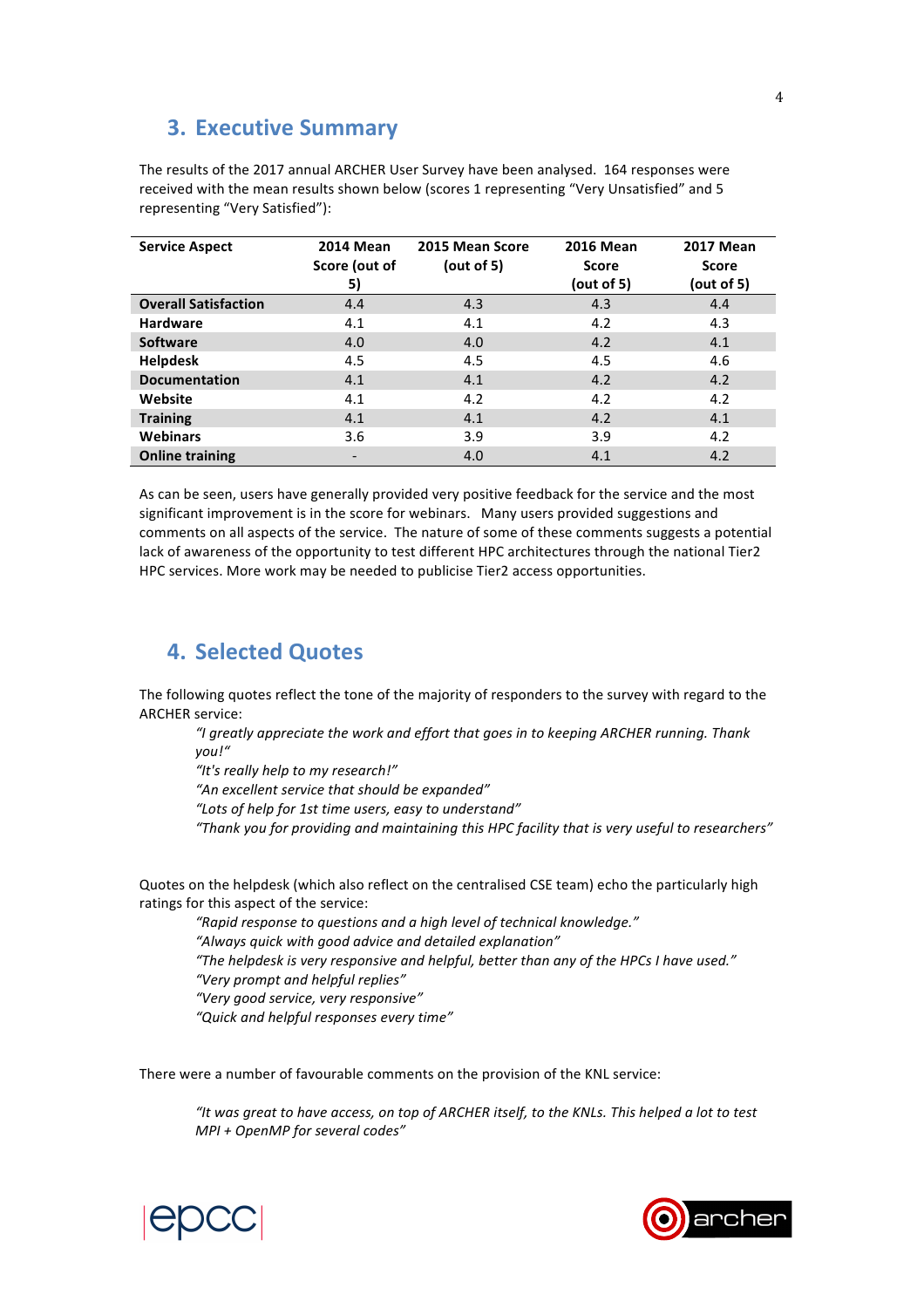"Providing access to the KNL testbed was an excellent idea. It is a pity Intel is discontinuing this product. Could ARCHER provide access to more testbeds for a range of architectures? It was really well set up compared to other UK KNL services I have used."

"I'd encourage more test/experimental hardware like the small Knights Landing facility, being *a* good way to provide wide access to the UK HPC community, though appreciate the staff *time implications."*

*"My main comment is that the service is very well managed, and was very reliable this year*  and as mentioned before, having access to KNL nodes is a bonus."

## **5. Ratings**

All questions asked responders to rate their satisfaction with each particular aspect of the survey on a scale of 1 to 5 with 1 representing "Very Unsatisfied" and 5 representing "Very Satisfied". Table summarises the ratings for each aspect and reveals the all aspects of the ARCHER Service are rated highly by users. The number of responses was 164, similar to the number in 2016. Table 2 shows the responses to the 2016 survey. Table 3 from 2015 and Table 4 those for 2014 for comparison purposes.

| <b>Service Aspect</b>       | <b>Total Responses</b> | Mean Score (out of 5) | Median Score (out of 5) |
|-----------------------------|------------------------|-----------------------|-------------------------|
|                             |                        |                       |                         |
| <b>Overall Satisfaction</b> | 164                    | 4.4                   | 4                       |
| <b>Hardware</b>             | 164                    | 4.3                   | 4                       |
| <b>Software</b>             | 164                    | 4.1                   | 4                       |
| <b>Helpdesk</b>             | 132                    | 4.6                   | 5                       |
| <b>Documentation</b>        | 156                    | 4.2                   | $\overline{4}$          |
| Website                     | 161                    | 4.2                   | 4                       |
| <b>Training</b>             | 98                     | 4.1                   | $\overline{4}$          |
| <b>Webinars</b>             | 65                     | 4.2                   | 4                       |
| <b>Online training</b>      | 74                     | 4.2                   | $\overline{4}$          |

Table 1: Summary of scores for different aspects of the ARCHER Service 2017

| <b>Service Aspect</b>       | <b>Total Responses</b> | Mean Score (out of 5)<br><b>Median Score (out of 5)</b> |                |
|-----------------------------|------------------------|---------------------------------------------------------|----------------|
|                             |                        |                                                         |                |
| <b>Overall Satisfaction</b> | 161                    | 4.3                                                     | 4              |
| <b>Hardware</b>             | 161                    | 4.2                                                     | 4              |
| <b>Software</b>             | 161                    | 4.2                                                     | $\overline{4}$ |
| <b>Helpdesk</b>             | 136                    | 4.5                                                     | 5              |
| <b>Documentation</b>        | 152                    | 4.2                                                     | $\overline{4}$ |
| Website                     | 155                    | 4.2                                                     | 4              |
| <b>Training</b>             | 94                     | 4.2                                                     | $\overline{4}$ |
| <b>Webinars</b>             | 64                     | 3.9                                                     | 4              |
| <b>Online training</b>      | 70                     | 4.1                                                     | 4              |
|                             |                        |                                                         |                |

Table 2: Summary of scores for different aspects of the ARCHER Service 2016

| <b>Service Aspect</b>       | <b>Total Responses</b> | Mean Score (out of 5) | <b>Median Score (out of 5)</b> |
|-----------------------------|------------------------|-----------------------|--------------------------------|
|                             |                        |                       |                                |
| <b>Overall Satisfaction</b> | 230                    | 4.3                   | 4                              |
| <b>Hardware</b>             | 230                    | 4.1                   | 4                              |
| <b>Software</b>             | 230                    | 4.0                   | 4                              |
| <b>Helpdesk</b>             | 198                    | 4.5                   | 5                              |
| <b>Documentation</b>        | 215                    | 4.1                   | 4                              |
| Website                     | 221                    | 4.2                   | 4                              |
| <b>Training</b>             | 147                    | 4.1                   | $\overline{4}$                 |
| <b>Webinars</b>             | 102                    | 3.9                   | 4                              |
| <b>Online training</b>      | 104                    | 4.0                   | 4                              |

**Table 3: Summary of scores for different aspects of the ARCHER Service 2015** 



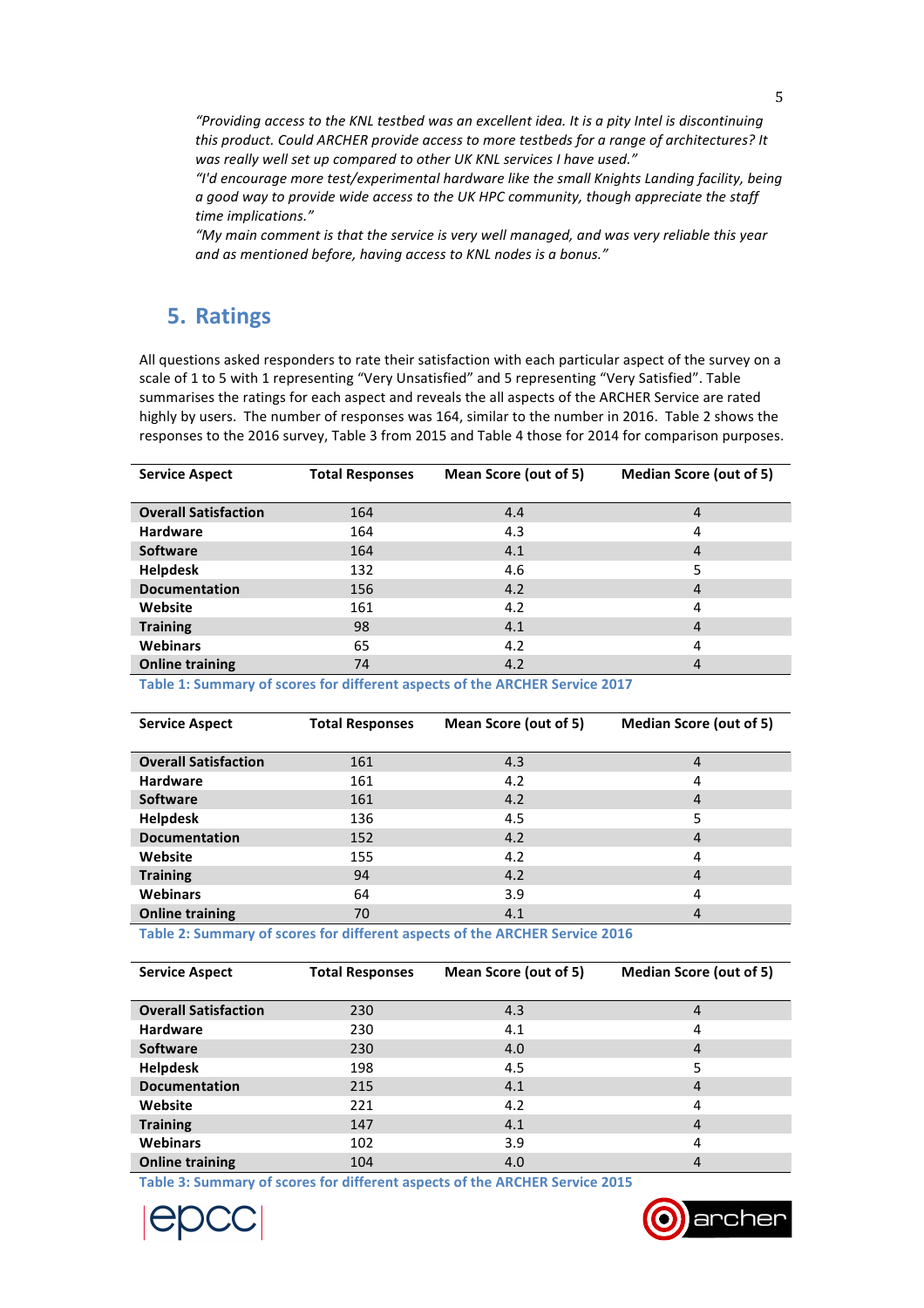| <b>Service Aspect</b>       | <b>Total Responses</b> | Mean Score (out of 5) | <b>Median Score (out of 5)</b> |
|-----------------------------|------------------------|-----------------------|--------------------------------|
| <b>Overall Satisfaction</b> | 153                    | 4.4                   | 4                              |
| <b>Hardware</b>             | 153                    | 4.1                   | 4                              |
| <b>Software</b>             | 153                    | 4.0                   | 4                              |
| <b>Helpdesk</b>             | 129                    | 4.5                   | 5                              |
| <b>Documentation</b>        | 142                    | 4.1                   | 4                              |
| Website                     | 144                    | 4.1                   | 4                              |
| <b>Training</b>             | 81                     | 4.1                   | 4                              |
| <b>Webinars</b>             | 41                     | 3.6                   | 4                              |
| <b>Online training</b>      |                        |                       |                                |

Table 4: Summary of scores for different aspects of the ARCHER Service 2014

Table 5 shows a comparison of mean scores for the different questions across Annual Surveys since the service began. This comparison shows that the mean ratings for different aspects of the service are slightly higher in general for 2017 than the mean ratings in previous years. All aspects of the ARCHER service continue to receive very high satisfaction ratings from the users. The mean rating for webinars has increased by 0.3 from 3.9 in 2016 and 2015 to 4.2 in 2017 perhaps showing the increase maturity of the technology or user acceptance of it. The Helpdesk continues to stand out as the highest rated aspect of the service in both surveys with an extremely high mean score. This is testament to the hard work of all service partners (SP, CSE and Cray) in ensuring that responses to the users through the helpdesk are timely, accurate, useful and polite.

| <b>Service Aspect</b>       | <b>2014 Mean</b>         | 2015 Mean Score | <b>2016 Mean</b> | <b>2017 Mean</b> |
|-----------------------------|--------------------------|-----------------|------------------|------------------|
|                             | Score (out of            | (out of 5)      | <b>Score</b>     | <b>Score</b>     |
|                             | 5)                       |                 | (out of 5)       | (out of 5)       |
| <b>Overall Satisfaction</b> | 4.4                      | 4.3             | 4.3              | 4.4              |
| <b>Hardware</b>             | 4.1                      | 4.1             | 4.2              | 4.3              |
| <b>Software</b>             | 4.0                      | 4.0             | 4.2              | 4.1              |
| <b>Helpdesk</b>             | 4.5                      | 4.5             | 4.5              | 4.6              |
| <b>Documentation</b>        | 4.1                      | 4.1             | 4.2              | 4.2              |
| Website                     | 4.1                      | 4.2             | 4.2              | 4.2              |
| <b>Training</b>             | 4.1                      | 4.1             | 4.2              | 4.1              |
| <b>Webinars</b>             | 3.6                      | 3.9             | 3.9              | 4.2              |
| <b>Online training</b>      | $\overline{\phantom{a}}$ | 4.0             | 4.1              | 4.2              |

Table 5: Comparison of mean scores from 2014, 2015, 2016 and 2017 User Surveys for different **aspects of the ARCHER Service**

**ADCC** 

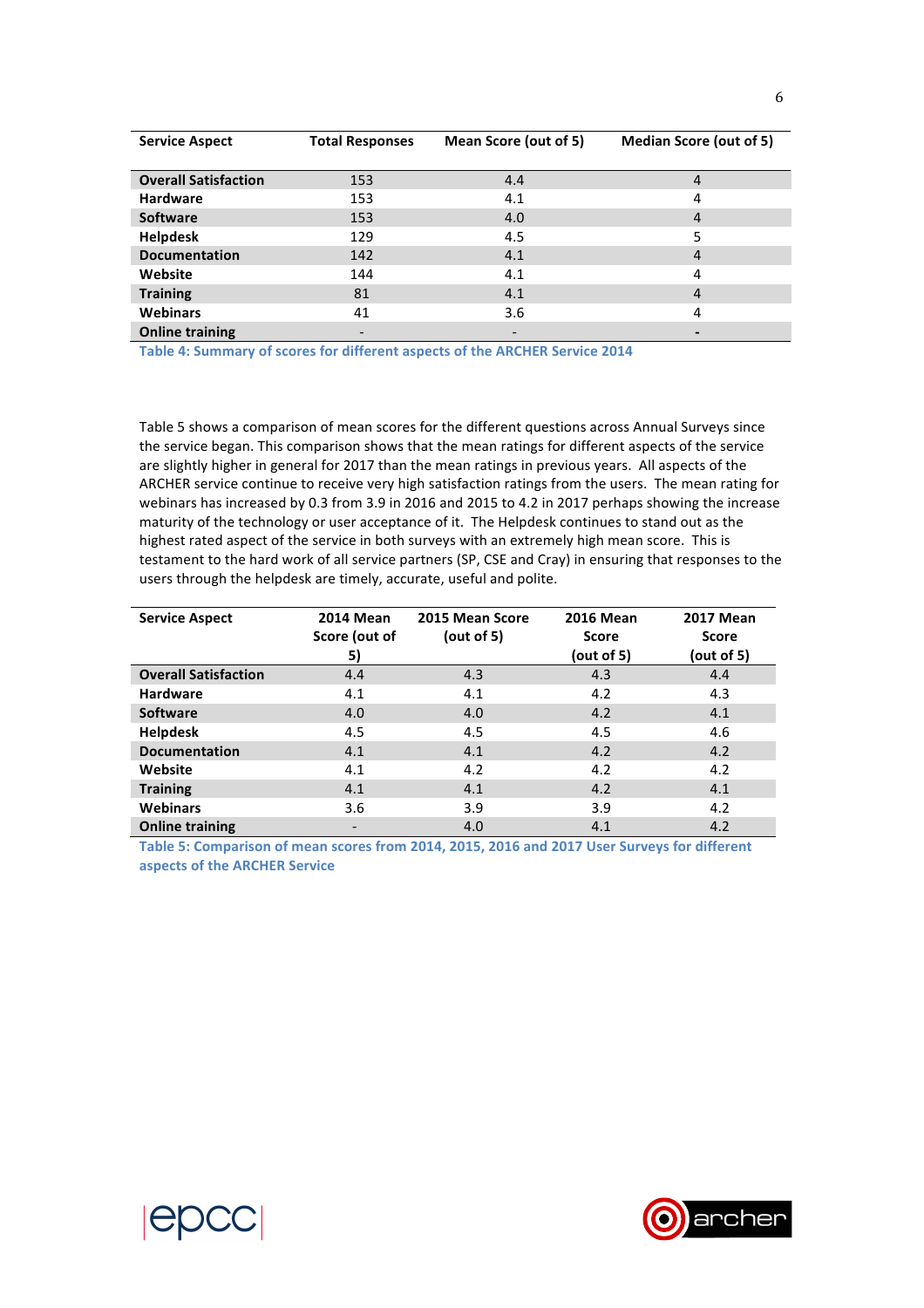As can be seen from Figure 1, the overall satisfaction with the ARCHER service is extremely high with no responders rating the service below 3 on a 1-5 scale from "Very Unsatisfied" to "Very Satisfied." The mean rating is 4.4, up from 4.3 in 2016. The median rating is unchanged at 4.



Figure 1: Distribution of scores for overall satisfaction with the ARCHER service (164 responses in total).

For the hardware and software (Figure 2 and Figure 3 respectively), the overall satisfaction with the service is high, with only 1 user rating the hardware below 3 and 3 users rating the software below 3. There were no ratings of 1 ("Very Unsatisfactory") for the hardware or software on ARCHER this year. The mean rating for hardware is 4.3 (median is 4) and the mean rating for the software is 4.1 (median  $is  $4$ .$ 



Figure 2: Distribution of scores for satisfaction with the ARCHER hardware (164 responses in total).

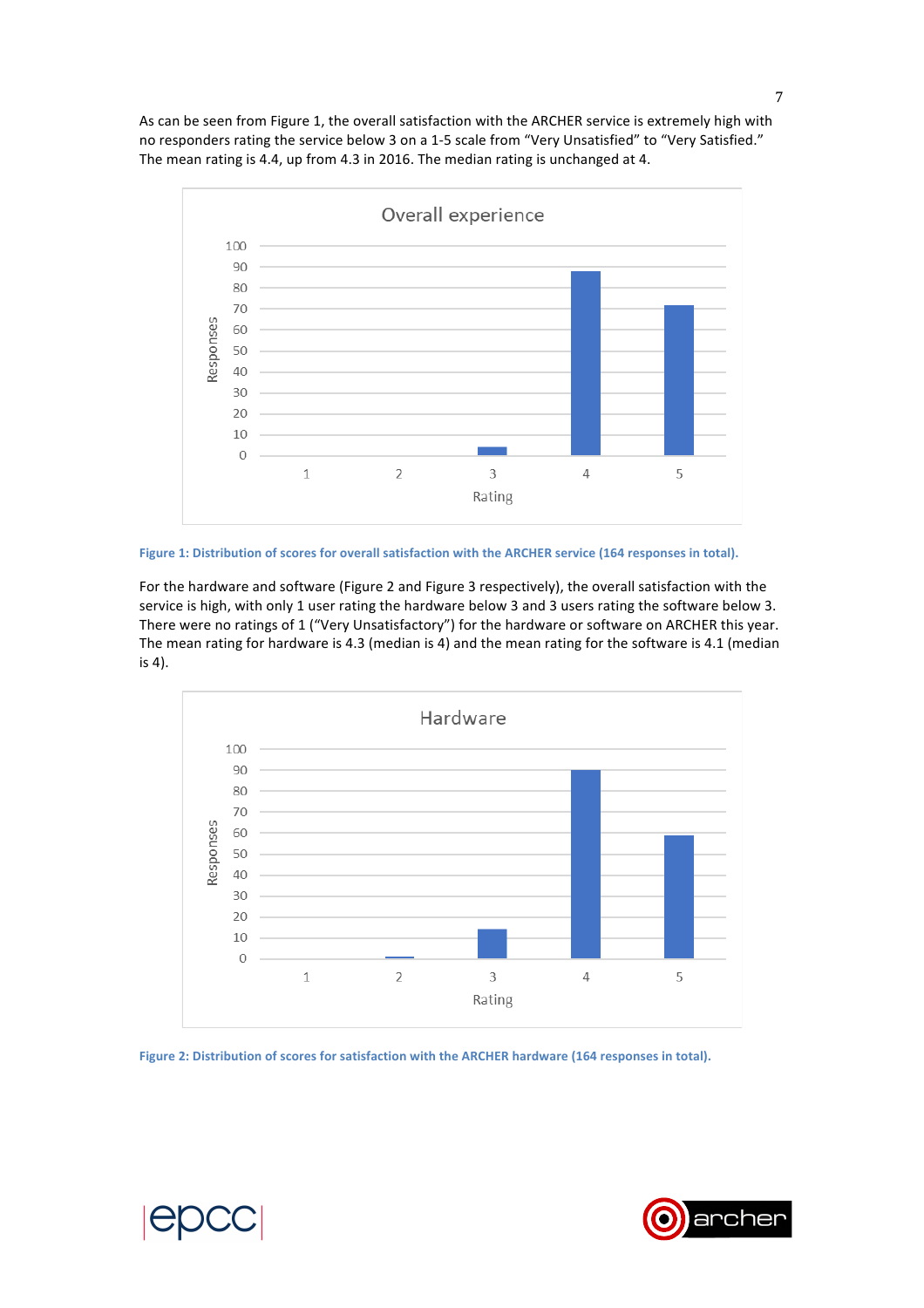

Figure 3: Distribution of scores for satisfaction with the ARCHER software (164 responses in total).

The satisfaction ratings for the ARCHER Helpdesk showed a single response with a score under 3 and a mean rating of 4.6 (median is 5) with the mean up 0.1 from the 2016 Annual Survey. Of the 132 responses, 84 (62%) gave a score of 5 ("Excellent"). No users gave a score of less than 2 and there were no comments for the one instance of a score of 2.



Figure 4: Distribution of scores for satisfaction with the ARCHER helpdesk (132 responses in total).



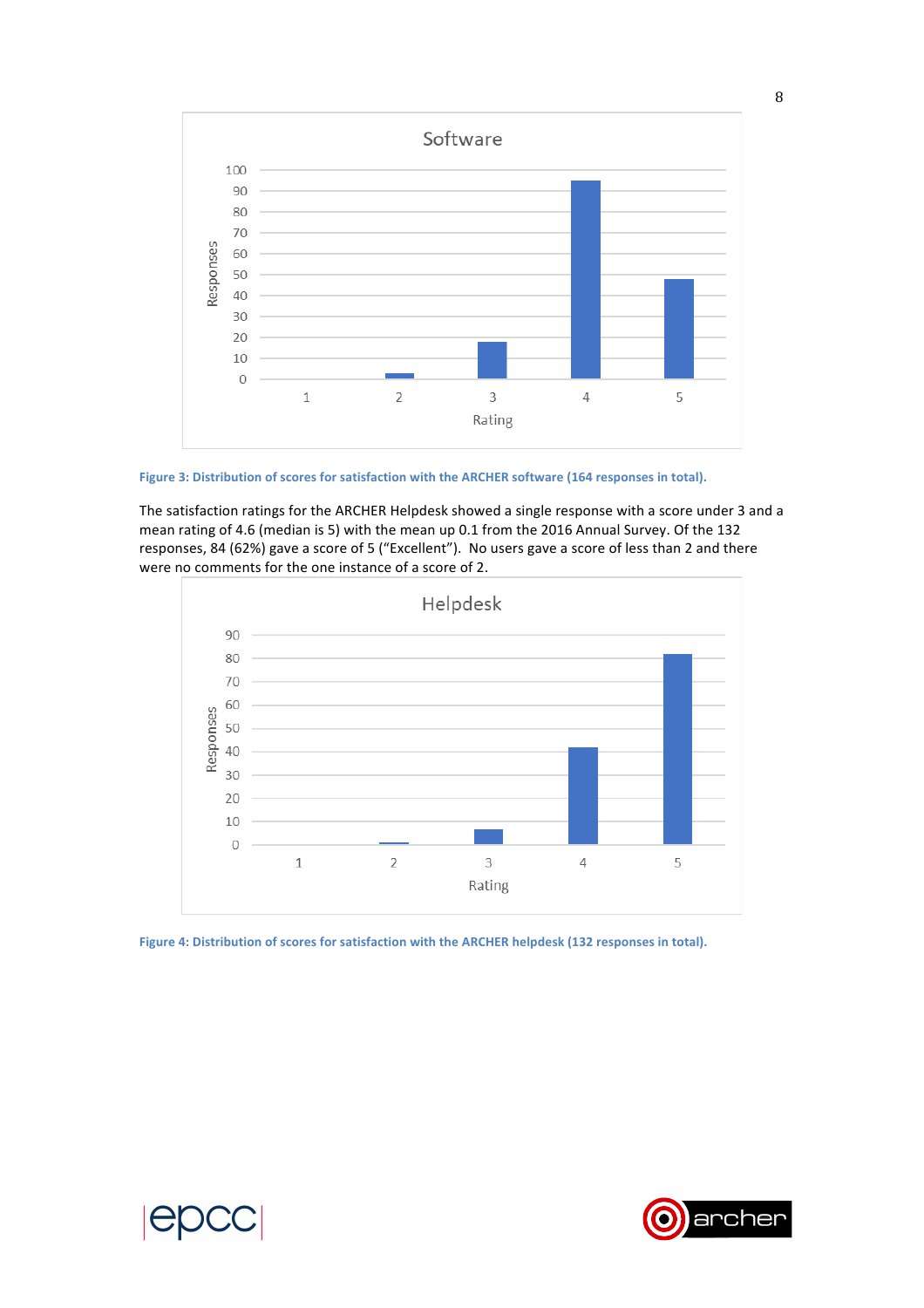ARCHER documentation (Figure 5, mean = 4.2, median 4) and website (Figure 6, mean = 4.2, median 4) show the same high level of overall satisfaction as that shown for the overall service, as well as having high respondent rates. The 2 users who gave a score of 1 or 2 have provided their email addresses and they will be contacted to ask for further details.



Figure 5: Distribution of scores for satisfaction with the ARCHER documentation (156 responses in total).



Figure 6: Distribution of scores for satisfaction with the ARCHER website (161 responses in total).

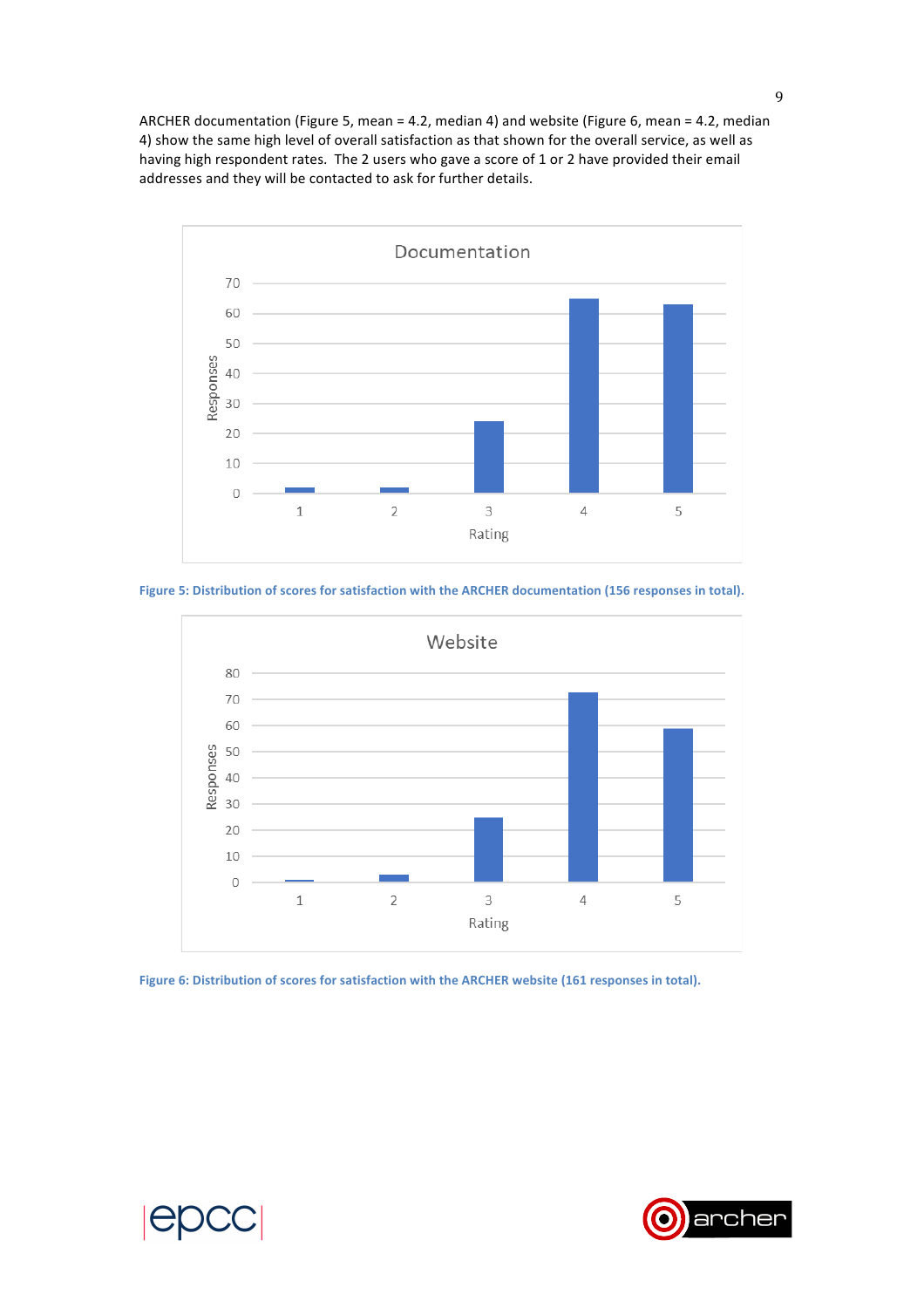The results for ARCHER training (Figure 7, mean =  $4.1$ , median =  $4$ ) are high and consistent with the course survey results presented in the CSE Service quarterly reports. There are no comments from users with scores of 3 and under and a number of responders have scored for training with a comment that they had not attended any training.



Figure 7: Distribution of scores for satisfaction with the ARCHER training (98 responses in total).

The webinars and online training have a lower respondent rate (possibly due to the fact that they are of interest to a subset of ARCHER users) but show a high satisfaction rating (Figures 8 and 9, mean = 4.2, median = 4 for both). The mean rating for webinars has increased significantly from 3.9 to 4.2 since 2016.



Figure 8: Distribution of scores for satisfaction with the ARCHER webinars (65 responses in total).



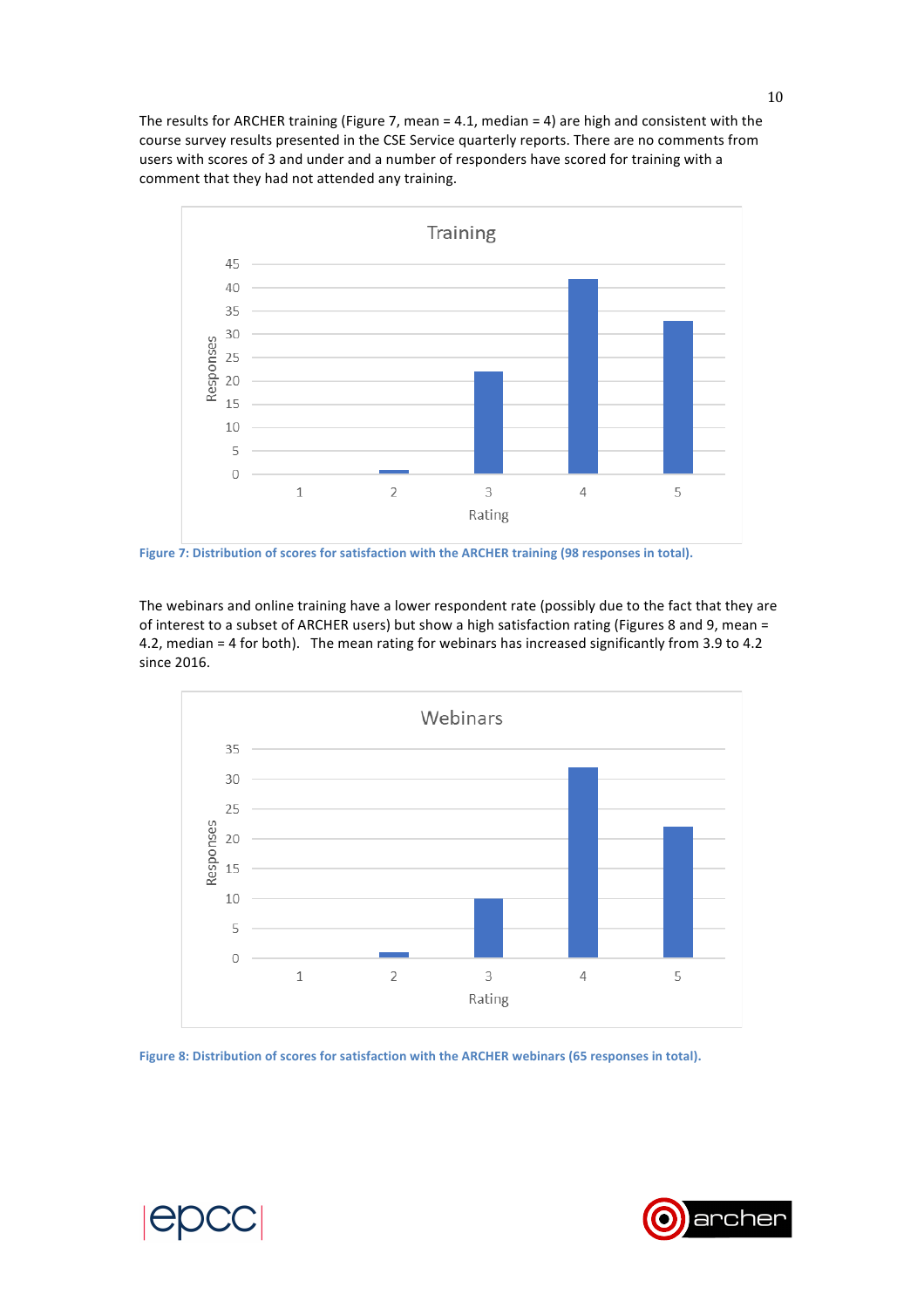

Figure 9: Distribution of scores for satisfaction with the ARCHER Online Training (74 responses in total).



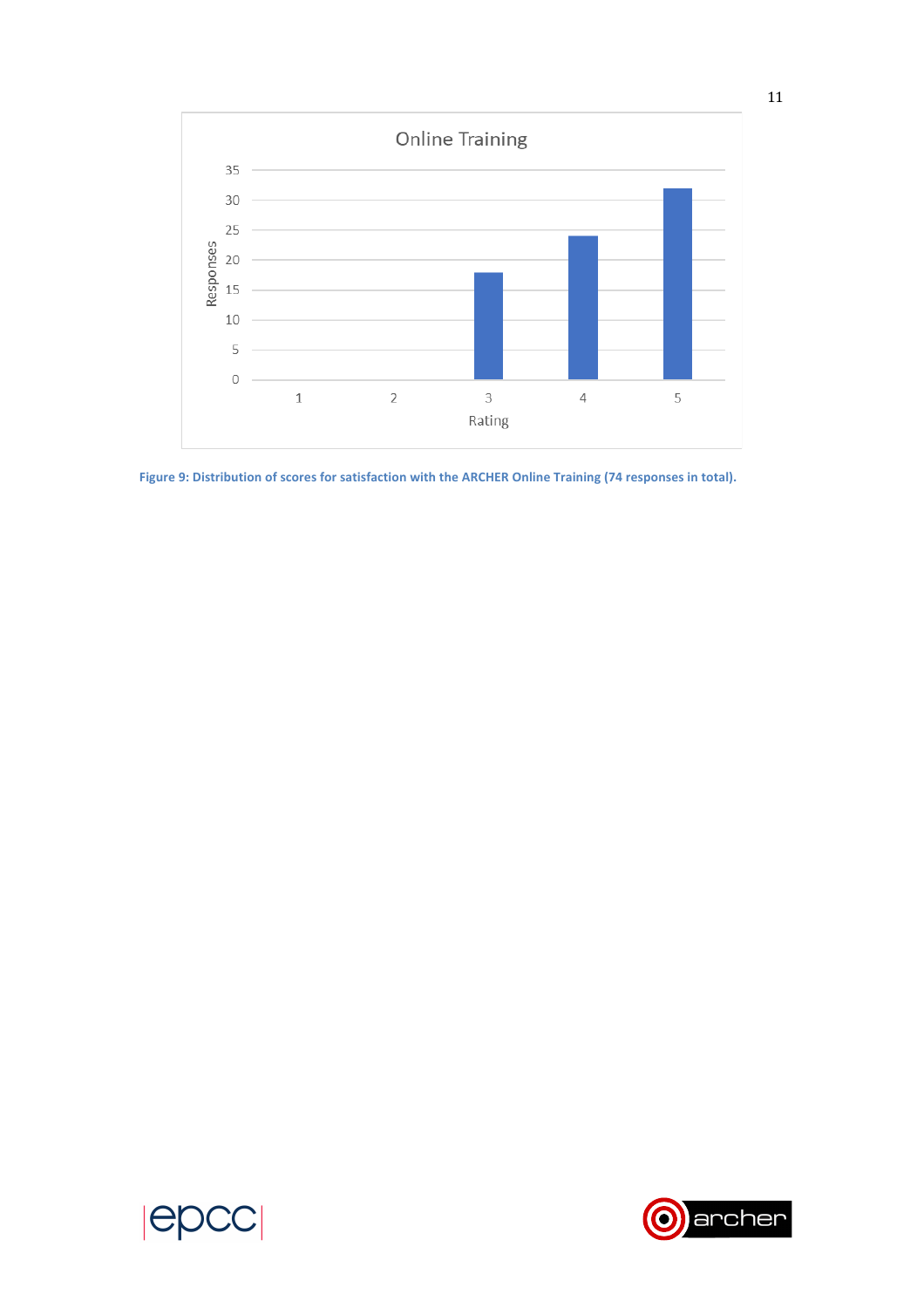## **6. List of Comments**

The comments shown are all the comments received for each question in an unedited form. The number shown in brackets at the end of each comment represents the ID of the anonymous respondent.

#### **Hardware**

- In my research I could take advantage of nodes with a GPU in addition to CPUs (e.g. 1 GPU on 5 CPUs - but this of course is dependent on what gives best performance for the type of job you run). (17)
- The I/O performance could be better (18)
- I am very satisfied with the archer hardware. (19)
- GPUs would be good! (23)
- Would like to have GPU resources (31)
- It was great to have access, on top of ARCHER itself, to the KNLs. This helped a lot to test MPI + OpenMP for several codes (34)
- Include GPUs (35)
- Very good, it is the standard we use to benchmark everything else with (40)
- Make it easier to run longer jobs, even at lowered priority if necessary (41)
- No problems; the relatively conventional hardware makes porting and running code on Archer straightforward. (42)
- Some jobs, which are exactly the same and run at the same time, take twice as long as other jobs. (47)
- Maybe some GPUs would be helpful? (50)
- ARCHER is too small. ARCHER2 needs to be at least 5 times larger (with possibly KNL hardware) (63)
- Disk and file systems need a serious improvement (65)
- Excellent parallel efficiency (80)
- It is quite long-in-the-tooth now, and I find I need more and more cores to do much of my research. We really need a larger national facility. (83)
- Need more queue times and loading are high (84)
- I/O performance is rather poor compared to other HPC systems requiring us to rethink our data handling. Not sure what it stems from, though. (87)
- Higher memory bandwidth (114)
- The RAM on the standard nodes is not enough to run high level GW calculations. For normal calculations of standard system sizes they are very well suited. (117)
- A larger system would be helpful, but high performance interconnect is great (119)
- would be interesting to see, access and re-compile and test performance of my models with Intel Xeon Phi™ Processors if /when available on ARCHER (123)
- The only problem we had using ARCHER was the occurrence of a maintenance window in the middle of the production run. This meant more kAUs had to be purchased as my jobs were killed and not restartable. (129)
- If possible use same nodes/compilation/storage for compute and post processing to reduce user burden and duplication of data (130)
- Providing access to the KNL testbed was an excellent idea. It is a pity Intel is discontinuing this product. Could ARCHER provide access to more testbeds for a range of architectures? It was really well set up compared to other UK KNL services I have used. (146)
- Next gen needs better NUMA configuration so that all cores on a node can be used well by shared memory parallelism. Current hardware has very poor inter-node communication meaning that moving from 8->16 threads in e.g matmul actually produces a slowdown (152)
- Works for me, I know no more than that though. (155)
- capacity starts to be a problem (158)
- MPI distribution was super easy, so at least the interface is excellent. The number of compute nodes is fantastic, as has been their availability for distributed use (159)



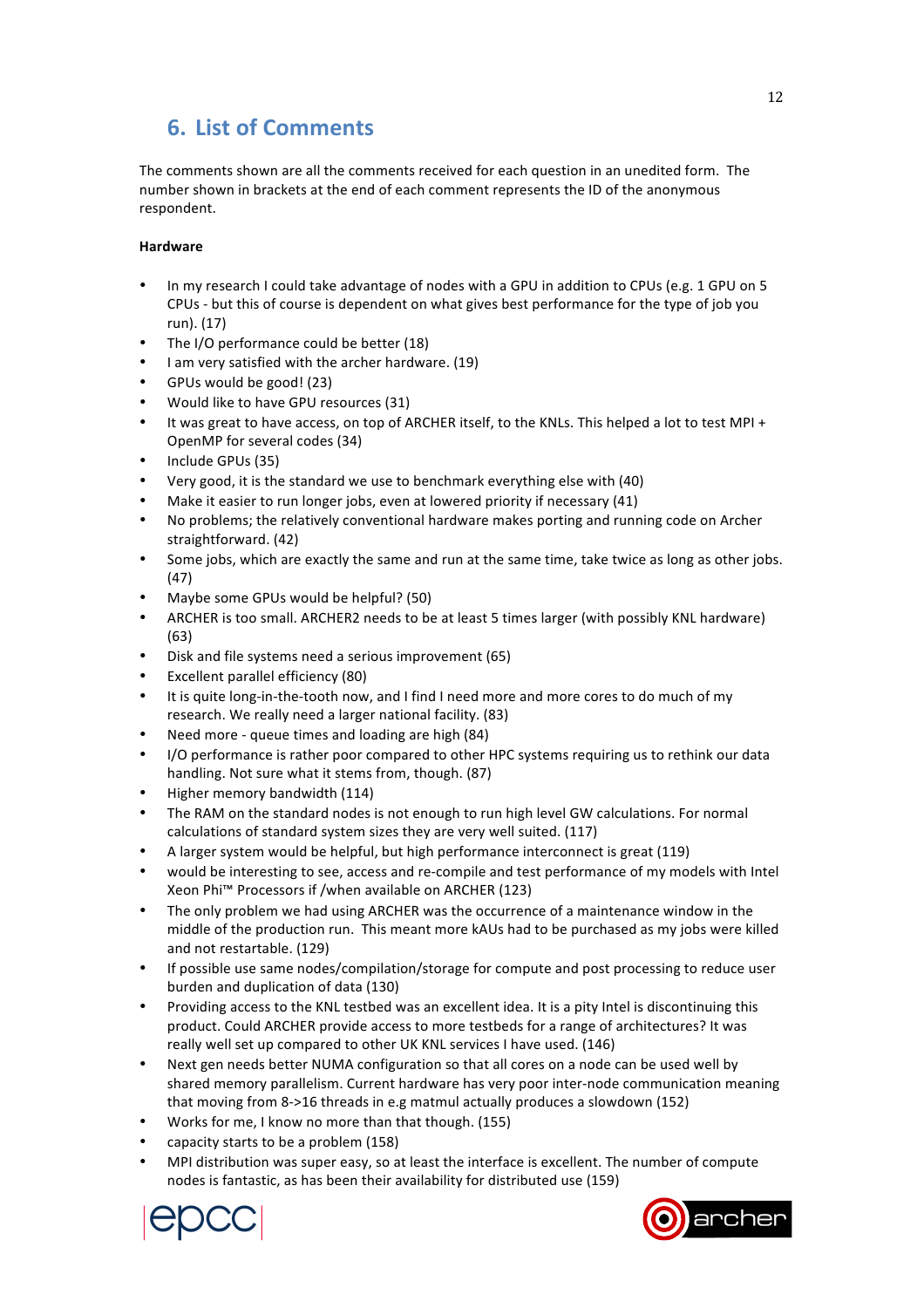I'd encourage more test/experimental hardware like the small Knights Landing facility, being a good way to provide wide access to the UK HPC community, though appreciate the staff time implications. (164)

#### **Software**

- needed to use JASMIN VM for the analysis of the results as certain softwares are not installed on ARCHER (16)
- Possibly more frequent updates of the most recent versions of software packages (e.g. gromacs) would make the service even better. (17)
- I just do the simulation. (19)
- Cray packages are good, others less so. (20)
- Great support for CP2K in terms of optimization and libraries (40)
- User's ARCHER time should be compensated if the job failed due to software error, such as MPI hang-up etc. (41)
- more training on parallel profiling tools! (50)
- This is not criticism; rather it is a comment to help ARCHER run smoother for users. I've had jobs complete with wildly differing performance results. This could be due to dead jobs running on nodes. (54)
- Electronic structure packages (which we use) are not as regularly updated as possible: often minor or major new versions appear without being available on Archer. However Helpdesk tickets about this are always addressed quickly. (55)
- I use the CRYSTAL program on Archer, and the rapid upgrade to version 17 was appreciated. (66)
- It's been very helpful to have the compilation guide on the website for different packages. (82)
- Great to have parallel debuggers and profilers. (83)
- a newer version of ASE and mpi4py would be useful (98)
- Good set of scientific packages available, sane compiler and python options for putting together custom stuff (102)
- Make access to licensed software easier (e.g. CASTEP for UK academics) (114)
- Very good (119)
- Good availability of apps and compilers (120)
- would be useful to set up a MatLab software with a licence for small parallel simulations (one of few nodes or even for a single processor) to work with small post-processing and small preprocessing jobs related to input and output data manipulations. That could substantially reduce the massive data traffic to/from external (users machines) (123)
- Any needs have been promptly met (128)
- The job submission/queuing system was unusual and needed >40 hours of testing to configure correctly. (129)
- Would be easier to directly post process from login nodes e.g. Paraview. Profiling MPI code following step by step instructions failed to execute at runtime. Did not pursue problem as it is quite laborious and time consuming in the first place. Maybe scripts could help? (130)
- Loading python3 together with recent numpy and matplotlib packages is unintuitive (133)
- OpenMPI with Java support Enabled would have been very useful (135)
- Again, I can do everything I want to do. (155)
- I'm impressed with the number of versions of gcc available (159)
- I'd like to have the Intel tuning tools as well as CrayPAT for Knights Landing. I have the Intel tools locally, though not the hardware, and they seem to provide more information for tuning multithreaded code. (164)

#### **Helpdesk**

- The reaction time on requests was good (18)
- Very quick responses (40)
- Very prompt and helpful replies (42)



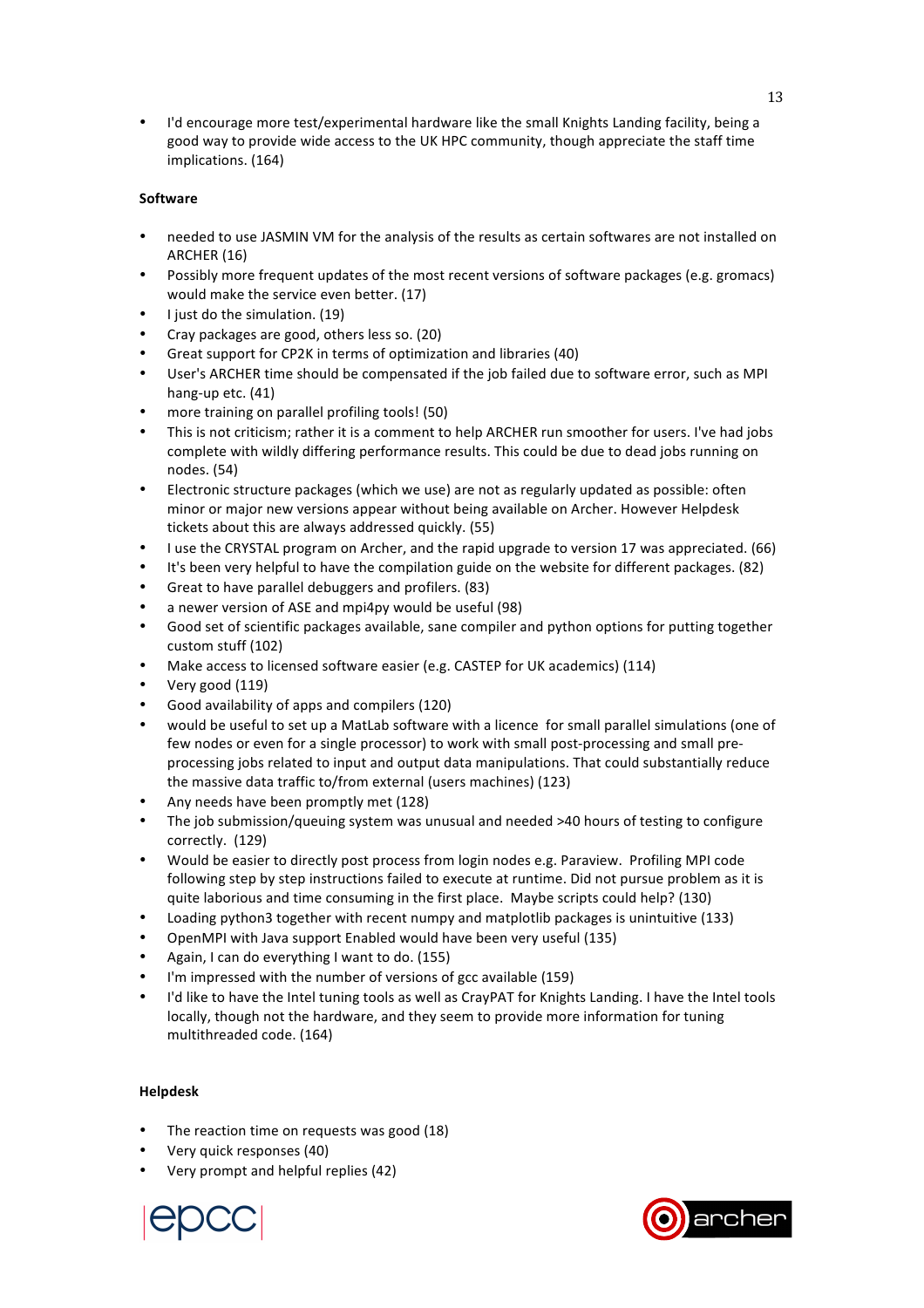- Very good service, very responsive (63)
- Quick and helpful responses every time (71)
- Introduce disk quotas to stop people abusing the home directorsy (75)
- Fast turnaround (82)
- Always quick with good advice and detailed explanation (98)
- In my experience, the helpdesk is extremely competent and helpful. However, debugging technical issues that need helpdesk involvement takes very long (a one/two-day turnaround for each possible fix is great performance from the helpdesk, but can introduce very long delays to research projects). In my specific case, it would have helped to have more information available to my group, for example the disk reads/writes caused by a particular job. (101)
- The service has generally been very responsive and helpful when I have made queries. (109)
- The helpdesk is very responsive and helpful, better than any of the HPCs I have used. (113)
- Replies were received promptly and my query was always answered in a professional and helpful manner. (117)
- Helpdesk is quick to respond (120)
- The ARCHER helpdesk is very prompt and supportive. Thank you! (121)
- Rapid response to questions and a high level of technical knowledge. (129)
- Very helpful thanks. (130)
- I troubleshooted python problems with support@, and their help was incredibly thorough and quick. However, I also had an interaction with support@ that was redirected to helpdesk@ and responded to by @epcc, which offered no help, asked orthogonal questions with no explanation, repeatedly linked irrelevant documentation with no effort to understand my problem, and actually gave technically incorrect advice, demonstrating poor understanding of ARCHER itself! (159)
- Incredibly fast and efficient. Thanks! (16)
- They respond very quickly with the precise answer and are very keen to help.(161)



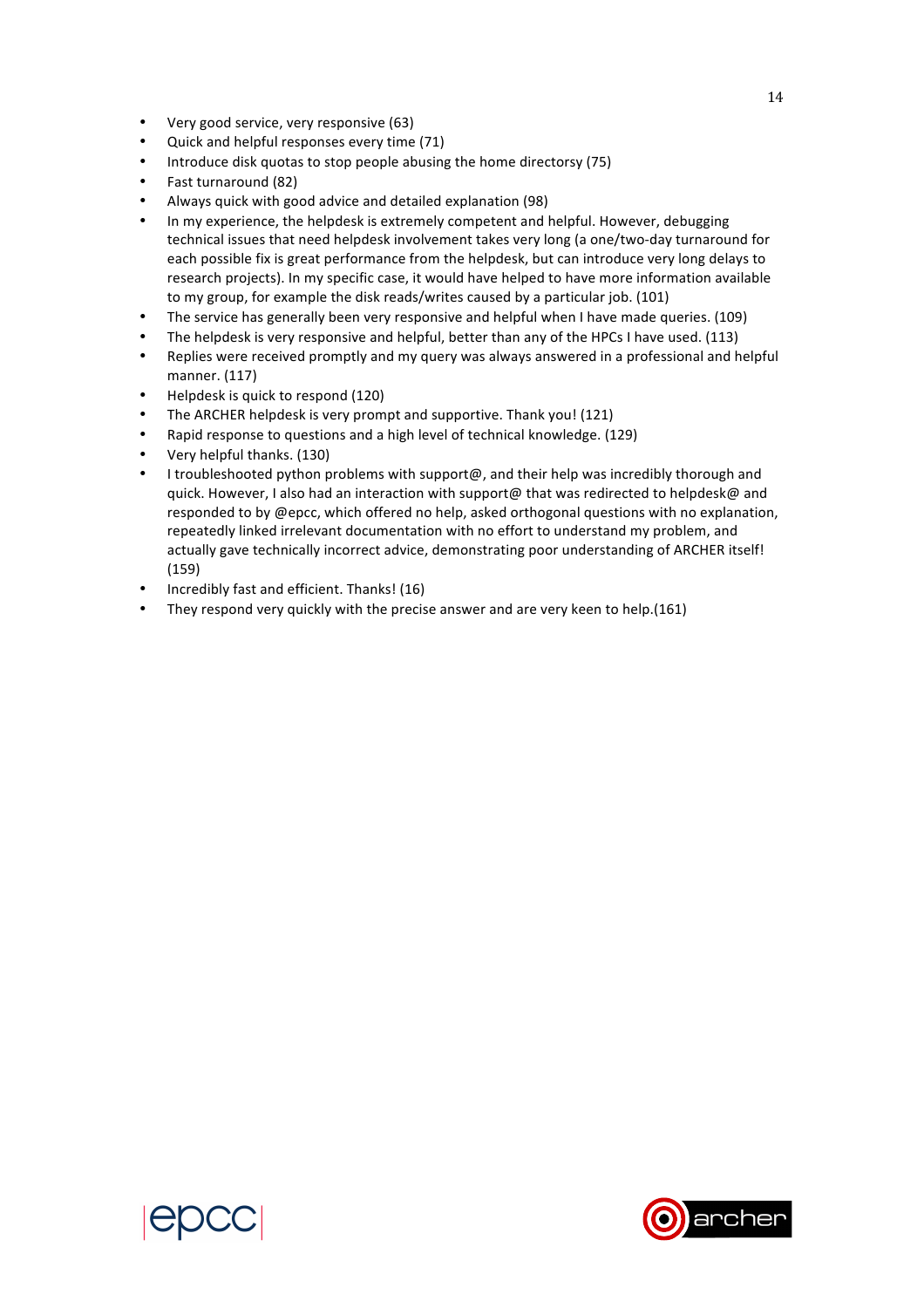#### **Documentation**

- The examples, for example of submission scripts, were very helpful (42)
- It is quite messy (44)
- Parallel profiling tools can be a bit difficult (50)
- Could the documentation on specific software packages include benchmark and scaling tests? To give any (prospective) user an idea of how useful the combination of Archer and package-X is. (55)
- Very complete documentation (63)
- All clear! (75)
- Sometimes hard to navigate but very complete. (82)
- Examples of using aprun for hybrid OpenMP-MPI jobs, particularly what the settings for process placement, memory allocation etc. are and do. E.g. "aprun -ss" vs "aprun -cc depth" (83)
- Docs are broken into too many guides with somewhat overlapping material. Quick start guide, ARCHER user guide, ARCHER best practices guide,... Some of these could be easily consolidated. (86)
- Sometimes difficult to find stuff, but otherwise all good. (87)
- Sometimes hard to find details of (say) compiler options, libraries to link etc (88)
- Excellent documentation for VASP. (89)
- The documentation is very detailed and informative. (109)
- Would be nice to have some information on how to use Octave in gui mode, don't even know if it is possible to use it like that  $(112)$
- Very good (119)
- User Guide and Best Practice Guides are particularly helpful and informative (120)
- Docs were comprehensive. (129)
- Some help on common MPI errors/output might help. MPI is hard to debug, and output cryptic. I'm sure there may be a lot of similar problems for users. (130)
- More accessible information on good practice. (131)
- Better information and instructions on available (parallel) debugging and profiling software. (152)
- Have always been able to look things up, but maybe I don't require the depth that some people do. (155)
- The documentation lacked critical instructions on creating conda environments on the work direc, advice on activating conda environments on the compute nodes, ensuring python libraries were installed to the work environment, unloading an interfering default module, and passing a necessary additional flag to aprun. This has since been addressed by excellent help from the support team. The current documentation on job arrays remains lacking. It should clarify that the walltime is collective across jobs in the array. It should clarify that the submission script itself is re-executed entirely on the launcher nodes (so that the aprun itself is repeated). It should mention the (very restrictive) job array size, etc. (159)
- It took me a while to work out how to do some KNL-specific things, like controlling NUMA placement, in the Cray environment. (164)

#### **Website**

- lirc, it took some time to find out how to create an account (14)
- Good interface & nice tools for project management (18)
- Clear and easy to navigate with good tutorials (40)
- Report generation is quite slow for some reason. (41)
- Well organised (42)
- It is a bit messy, although most info is there, it takes time to find what you are looking for (43)
- I miss easy access to logos or other PR photos that are useful to include in presentations. (55)
- Since you have left and right empty columns, it would be good put the calendar with the archer maintenance, so it is easy to find. Also, a small widget with the actual status (so if there are outage, etc users can be easily informed) (65)



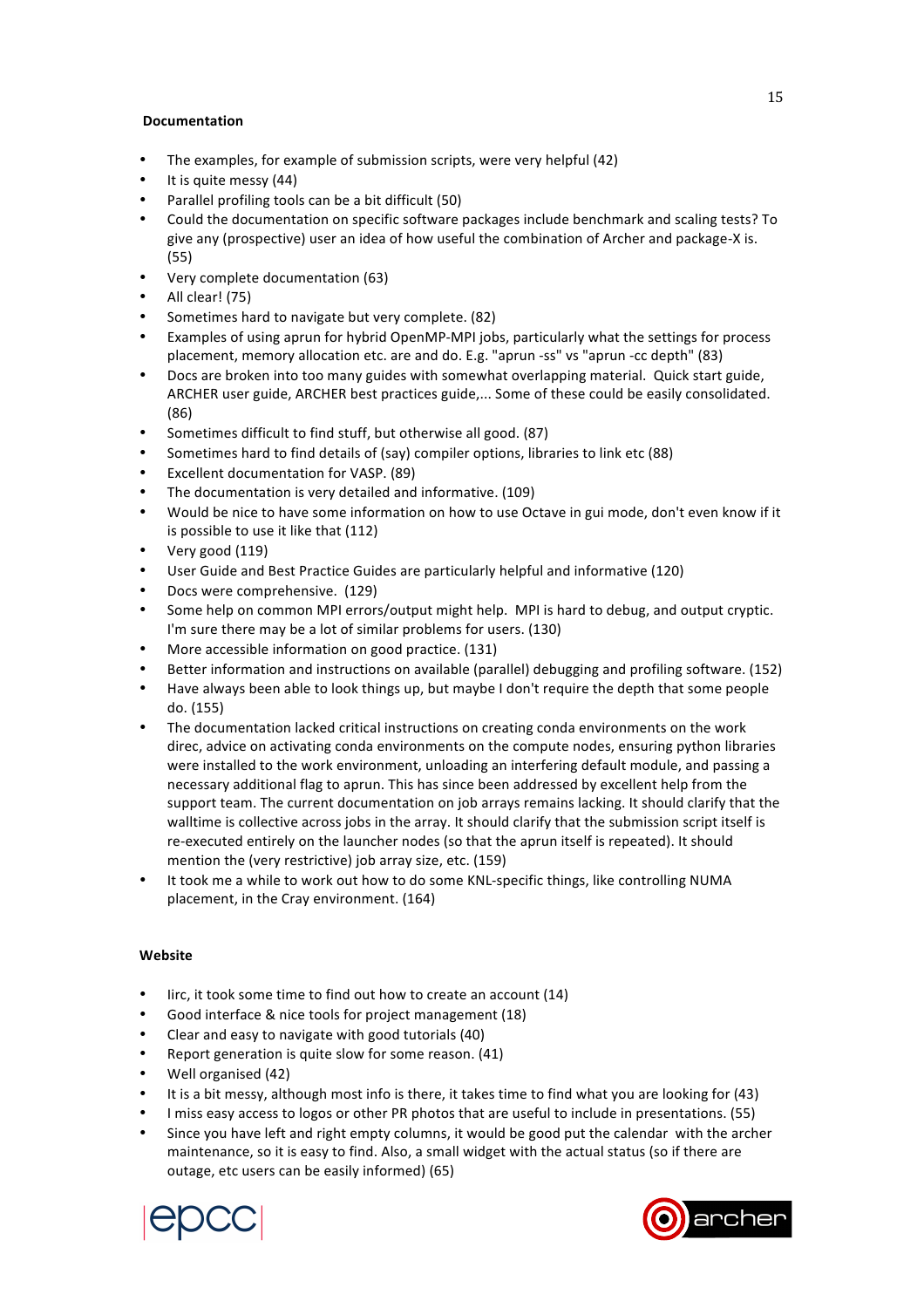- Sometimes it's easier to use Google to find a particular page than to navigate to it.(82)
- Missing a 'search' button on front page. Can sometimes be hard to find things.(84)
- It's good, but it doesn't seem to have a search button? (87)
- Two possible areas where the site could be improved: (1) rendering on small screens/mobile devices (currently the full desktop site is shown); (2) internal search engine (it can be difficult to find specific information in the documentation). (109)
- There must be easier ways to reset the password. (115)
- Very good, thanks. (130)
- For the different reports that may be generated, the descriptions and interface are not overly clear. (133)
- I do struggle each time I have a new user to register on the project and have to find them the instructions to follow on the web. (146)
- the useful search bar disappeared, some of the information regarding module and updates are a bit scattered between news and maintenance (158)

#### **Training**

- Only watched the introduction video (17)
- very detail (19)
- Face-to-face training is good to meet and discuss in detail. (20)
- MPI course was excellent (38)
- Very useful (49)
- The courses I attended were quite general. It would be nice to see some 'advanced' versions of these courses. (82)
- It would be good if at the end of the course or workshop you provided participants with model solutions to practicals, which is not always the case. (87)
- Webinars are nice for large topics, text on web is also good when unable to watch/listen. (130)

#### **Webinars**

- good enough (19)
- Haven't attended due to time restrictions, but they look very useful. (42)
- took me a while to find them, esp the one for new users of Archer (71)
- Video conference quality is sometimes poor, though I appreciate it is in general hard to ensure good quality broadcasts (122)
- specially debugging tool sessions (Allinea software training and other occasions) (123)
- Are the slides/edited transcripts available? (130)
- Topic was useful, but the audio sometimes had problems. (161)
- The few webinars I have attended worked surprisingly well  $(164)$

#### **Online Training Material**

- Try to enhance the visibility of these courses? As I'm not aware of their existence (41)
- I find the archive of past course materials useful, but following screencasts a bit slow. (45)
- Generally useful. (82)
- would be good to notify users with appearance of the new entrances (by e-mail) (123)
- I learnt a lot from the Driving Test, on my road to becoming a full user. (155)



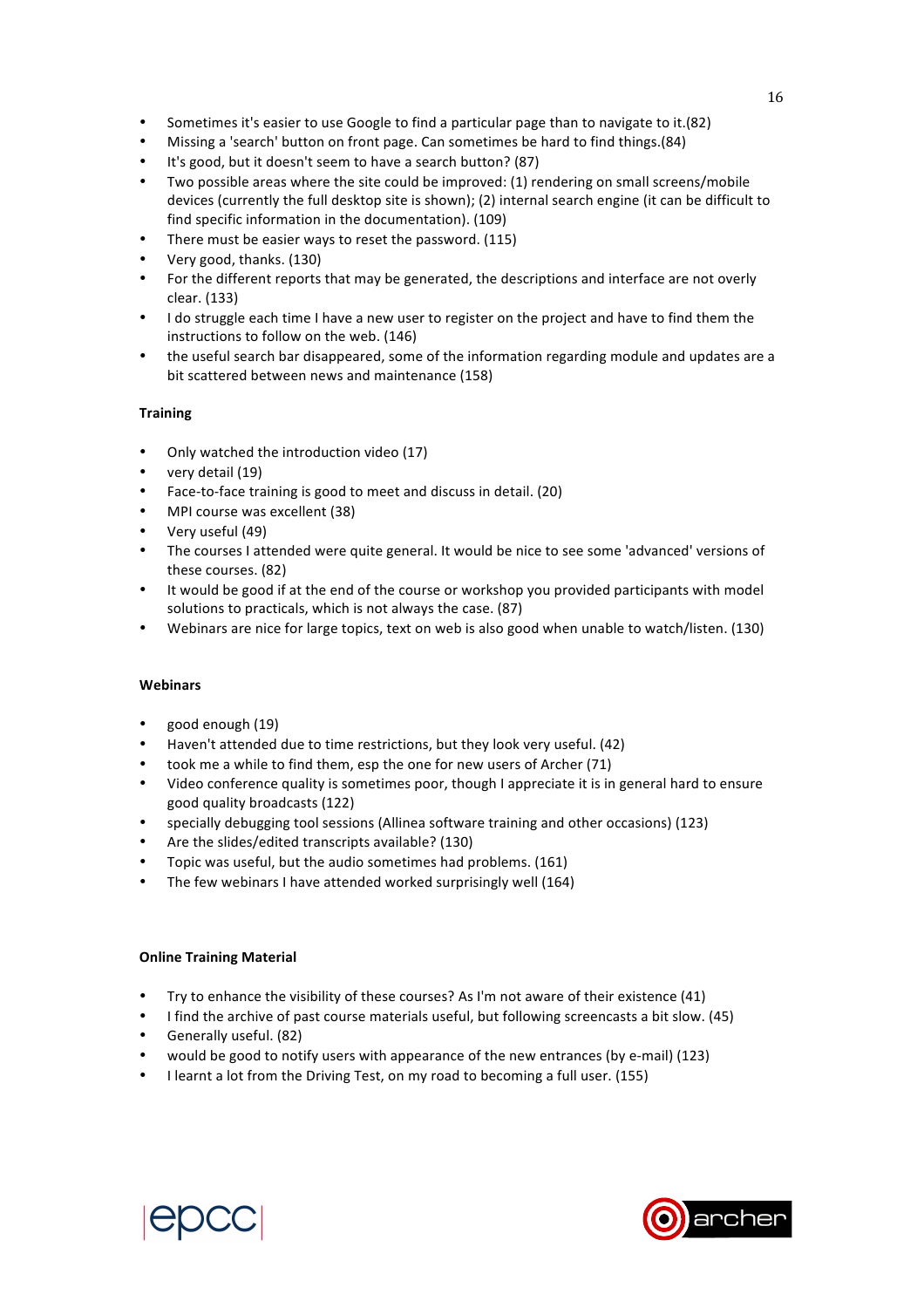#### **Other Comments**

- Make file-transfers between different accounts of the same user easier (18)
- It's really help to my research! (19)
- Several of the ARCHER "policy" restrictions seem almost deliberately designed to frustrate my workflow. Particularly auto log/out, disabling of "screen", which require a reset of session context which is wasteful and time consuming, particularly for an academic who has just a few minutes to return to a research problem each day. Inability to share large files, executables and data with other ARCHER users is also wasteful and time consuming, and means that collaborative research requires them to be copied offsite and back on simply to reach a different ARCHER account. (22)
- ARCHER is great in general. It would be nice to be able to easily check WHEN my kAU budget expires. Currently the only way I can find out is by emailing people. It would help with planning runs,  $etc. (24)$
- My main comment is that the service is very well managed, and was very reliable this year and as mentioned before, having access to KNL nodes is a bonus. (34)
- Staggering of Consortium period end dates to avoid backlog, but this may not be something ARCHER itself can do (40)
- More nodes, please! (49)
- Thank you for all your hard work!  $(61)$
- The UK should have at least 2 or 3 HPC systems so that we can compete with the US, France, Germany, Japan and China. At the moment, we have to rely on PRACE/INCITE projects if we want to do word-class simulations... (63)
- The ability to request longer walltime limits (beyond 48 hrs) may be useful for certain projects. (81)
- I'm very pleased with the ARCHER Service overall, and the eCSE programme in particular. (83)
- Please consider the following two policy changes: 1. Do not make users get a new account for every allocation they have. Keep the workspace filesystem structure, but allow me to access from a single username. At many other facilities, jobs are charged to different allocations through an additional variable in the job script. In the past, I have had three active allocations, all requiring duplicate setup, software compilation, passwords. So inconvenient and so fixable! 2. Please increase the default workspace quota. 250 GB is woefully inadequate for a system with multiple PB of storage and only about half of it used. The jobs I run make many TB of data and every time I want to run something, I have to contact the helpdesk to get a temporary quota increase. The helpdesk is usually quite responsive after quota has been increased in the past, but it is an extra step that impedes productivity. (86)
- The queue times have been much more reasonable this year. Thanks for sorting that out! (95)
- Thank you for providing and maintaining this HPC facility that is very useful to researchers. (100)
- I find the ARCHER service very useful, and would like to send extra praise to the helpdesk, who are always helpful and quick to respond (106)
- The service is excellent and essential for my research. I believe it is a critical resource to keep the UK competitive in several research areas. (107)
- Many thanks for a generally excellent service. (109)
- The login node process speed could be improved. (113)
- I greatly appreciate the work and effort that goes in to keeping ARCHER running. Thank you! (117)
- An excellent service that should be expanded (119)
- it would be good to establish some limited crontab options available for users, e.g. for downloading or transfer data, or even to run regular parallel job submission sequences (123)
- I am fully satisfactory with the ARCHER service. (125)
- The lack of red-tape, attractive and uncomplicated commercial terms were the main reasons for choosing ARCHER. (129)
- Allocation periods are required but constrictive. It introduces a lot of pressure. Some more flexibility would be helpful to postpone as well as bring forward AUs. (130)
- Lots of help for 1st time users, easy to understand (141)